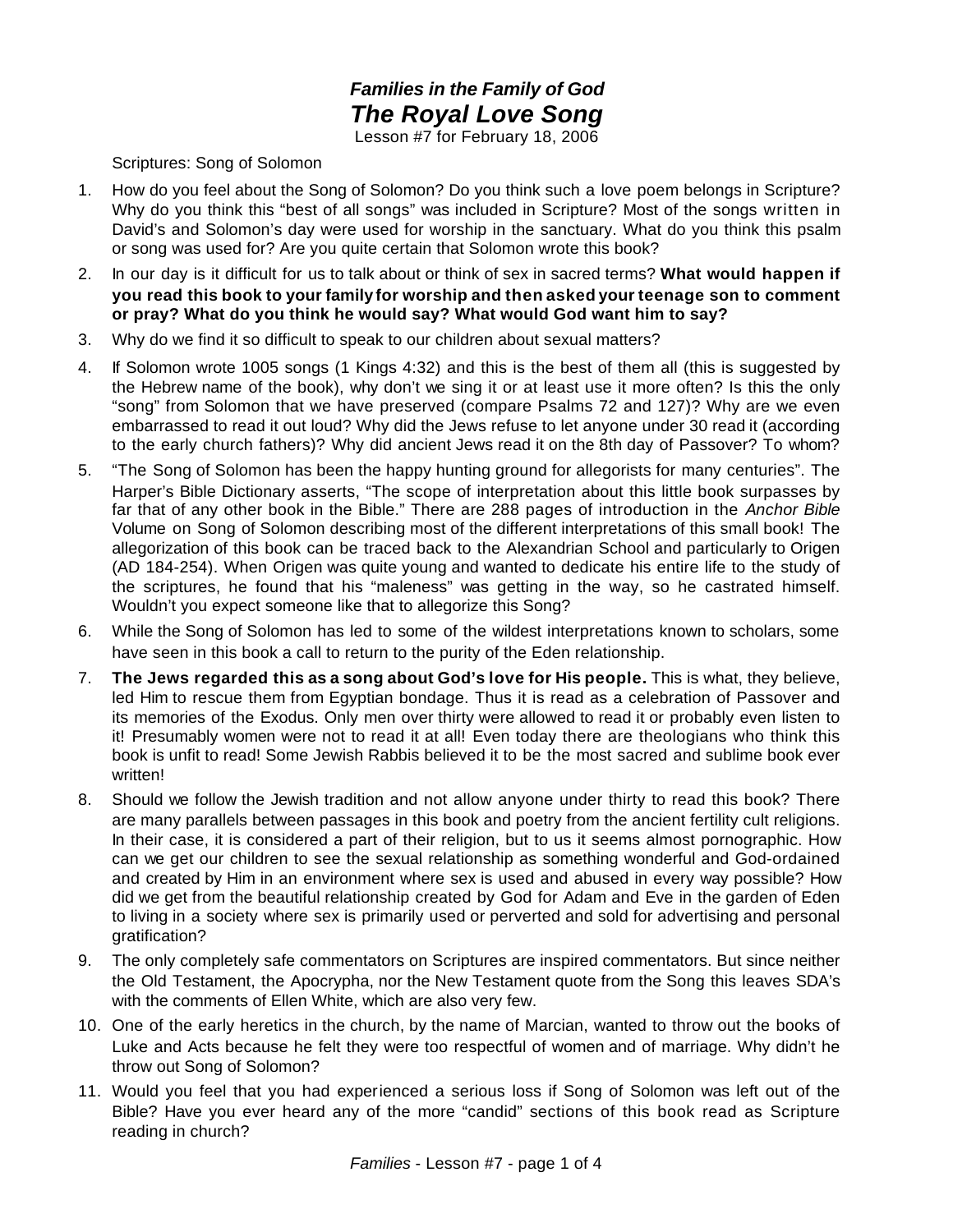- 12. It is very clear from Scripture in many passages that the Bible does not agree with those who would divide the body up into separately functioning parts. From Genesis 2:7 almost at the very beginning the breath and the body form a living being. Sometimes body, soul and spirit are described but these are always regarded as one. But it is also clear from such passages as 1 Corinthians 6:18-20 that God considers our bodies as gifts which we are to use for His glory.
- 13. Is it true that God's love for His people is well illustrated by marriage? **"The Song of Solomon reveals three qualities of love between a man and a woman: self-giving, desire, and commitment. In allthese ways love reflects the greaterlove of God our Creator. God delights in us and gives Himself to us. God desires us wholly for Himself. God feels deeply both the pain and pleasure of His relationship with us. Although it is not proper to attribute sexuality to God, there is an analogy between the love we experience in marriage and the love that God has for us.** The Old Testament prophets compare the love of God for His people to the love of a bridegroom for the bride (e.g., Jeremiah 2:2; Hosea 2:14-20). Christian marriage, according to Paul, should be modeled on the most perfect expression of such love, the self-giving love of Christ for His church and its willing response (Ephesians 5:22,33). The climax of the Song of Solomon is the praise of vehement and faithful love (Song 8:6,7)." (*New Geneva Study Bible*)
- 14. Which came first: marriage, human love and sexuality, or sin? Does Satan understand human sexuality? Since Satan has wanted so much to be like God, especially to be able to create like God, is he (Satan) jealous of our ability to procreate? Does that have anything to do with his efforts to pervert this God-given power? Does Satan understand our feelings for each other, especially our feelings of sexual love in the marital relationship? Does our ability to procreate help God in any way to answer Satan's accusations in the great controversy? How? Does dealing with our children (like raising teenagers) teach us anything about Satan or about God? About sin and rebellion? About the challenges God faces in trying to reach us and communicate with us?
- 15. **In the light of the Great Controversy we must ask,Wasmarriage createdbefore or after sin? It is essential to rememberthat sin was in the universe before this world was created. Much of what has happened here came as a response to some of Satan's charges against God. Satan had accused God of not being willing to share His creative power. So God makes us male and female so we can by coming together in love pass along the life that He has been given us. Much of what is in Scripture happened the way it did because of the Great Controversy behind the scenes. And the whole universe is watching intensely to see how it will all work out.**
- **16. If the issues in the Great Controversy are not settled and God proven to be the kind of Person we believe Him to be ratherthan the kind of Person Satan has claimed He is, would you even want to be saved? These universe-wide Great Controversy issues are more important than even our salvation! If God cannot be trusted, then nothing else really matters! Our world has become the "theater" (1 Corinthians 4:9) in which these issues are played out. What is the role of human love in this? Did the angels learn anything from this book?**
- 17. No doubt Satan realized the potential benefits that God could bestow on us through the marriage relationship and that is why he has done everything possible to distort, confuse, and pervert our ideas on the subject. In the great controversy, any means that God might use to benefit us and to teach us something is going to automatically be a target for Satan to destroy. In our day, it is almost impossible to rediscover God's original plan if one is continually exposed to the counterfeit Satan version. But God's original plan has not lost its power and those who have been able to experience even a part of the benefits of it will turn away from the counterfeit immediately.
- 18. Didn't God invent sex and marriage? Who made us in such a way that we are attracted to each other? Is that sinful? Is it inherently wrong? God knows that we need every means possible to try to understand His love. Ideal human marital love is probably the closest parallel that we know and so God uses it. Isn't a Christian marriage the best possible place for us to unlearn selfishness?
- 19. Two very important gifts were given us in the Garden of Eden which we still have today: the Sabbath and marriage. **Why do you think Satan is so determined to corrupt these two pillars**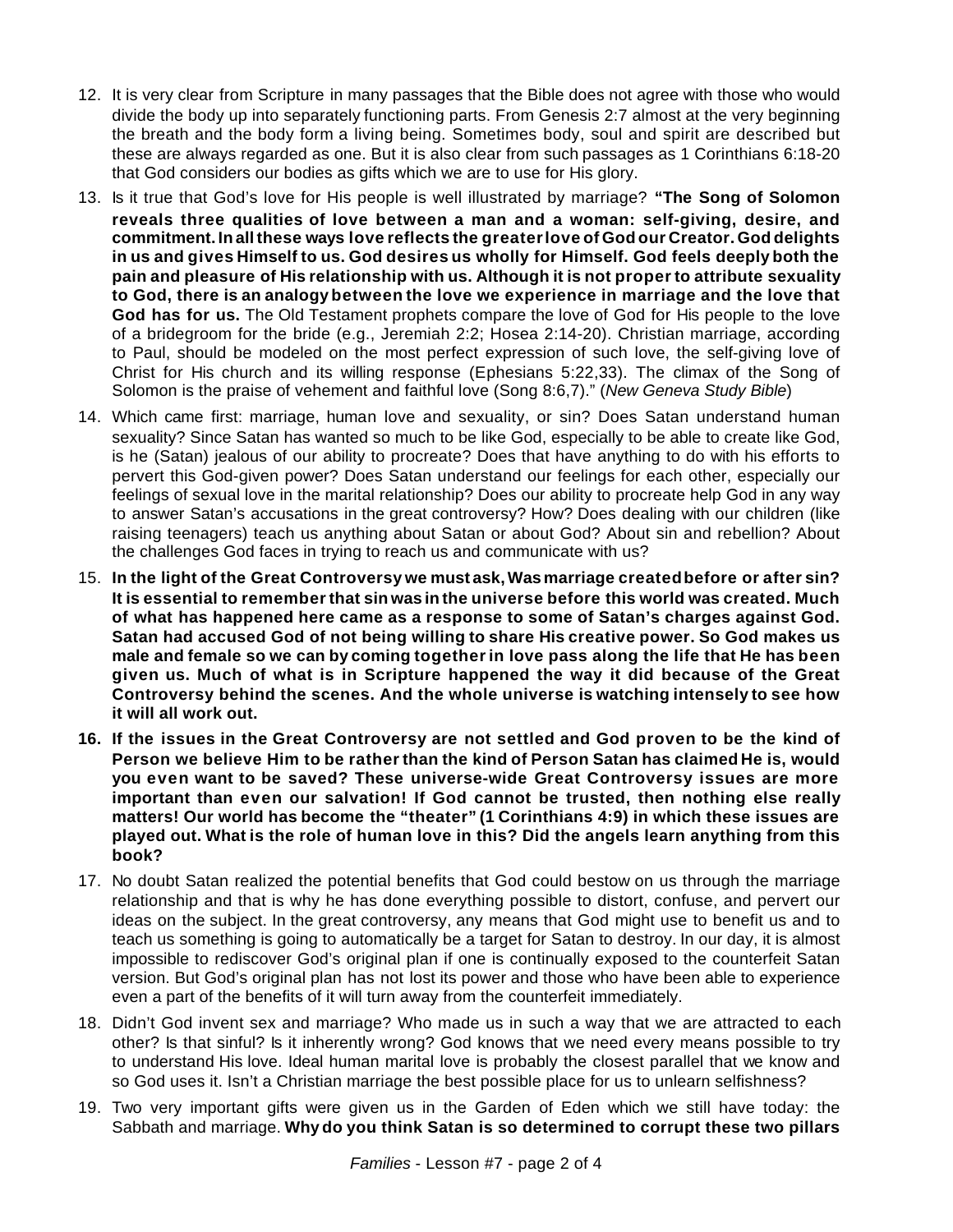## **of God's plan for our lives? Is Satan jealous? Why has he tried to turn sexual matters into a taboo? Think of all the things the devil has done to corrupt our attitudes towards sex!**

- 20. Do we really believe that God invented sex? Does it sound like an oxymoron? Did God really create every part of our bodies? Why do you think there are such powerful sexual taboos in almost every culture?
- 21. All heaven took a deep and joyful interest in the creation of the world and of man. Human BEINGS were a new and DISTINCT ORDER. They were made 'in the image of God,' and it was the Creator's design that they should populate the earth. They were to live in close communion with heaven, receiving power from the Source of all power. Upheld by God, they were to live sinless lives. *Advent Review and Sabbath Herald*, February 11, 1902; *Sons and Daughters of God* 7; *S.D.A. Bible Commentary* Vol. 1, p. 1081
- 22. In our day is it actually possible to live and behave as if sexuality is a sacred gift from God? What are the most important aspects of intimacy? Is it possible for the body including the sexual nature to be set apart for holy use? What would that mean?
- 23. What is it about the sexual union that makes us feel "one"? In what sense are we "one" with **our marriage partners?**
- 24. Why is it so important for young couples to wait until the appropriate time to engage in sexual intimacy? What problems are caused by premarital sex or sexual infidelity after marriage? What does it actually do to a marital relationship? Is there some sense in which sexual immorality actually could destroy God's image within us? Doesn't it destroy trust between us?
- 25. Is it possible in the Seventh-day Adventist Church to have a frank and reasonable discussion of sexuality in a Sabbath school class? Why do some Adventists suggest that it is wrong to have sexual intercourse on the Sabbath?

## 26. **What are God's intended results of sexual intimacy inside the marriage relationship?**

- 27. Our study for this week suggests that husbands and wives are to be friends and lovers. What does this imply? "The natural intimacies of romantic love are a gift of the Creator, to help partners bond closely to each other in marriage. As partners are open to the work of divine love in their hearts, their human love is "refined and purified, elevated and ennobled." Ellen G. White, *ST,* September 6, 1899 par. 8*; The Adventist Home*, page 99.
- 28. It seems to be God's plan that sexual intimacy frees us to be completely open and frank free to speak and fully honest with each other. What percentage of couples today have this kind of relationship? In a typical modern marriage does sexual intimacy helped to create these traits?
- 29. It can hardly be denied that our modern society is preoccupied with sex. How can we possibly keep our lives and minds pure while we guide our children into a correct understanding of the sexual relationship?
- 30. How do you understand Genesis 2:25: "the man and the woman were both naked, but they were not embarrassed?" Is such a relationship even possible in our day?
- 31. **How long do you think it was before Adam and Eve were married? Did God give them a period of time to get acquainted? Did they enjoy some quiet time to gently explore each other's feelings personalities and bodies? Did God give them marriage counseling?**
- 32. It is very clear that nakedness and shame became associated only after the entrance of sin into our world. What does this tell us about the way a marriage relationship should be today? "Sexual intimacy as it represents the marriage commitment involves a corresponding obligation and responsibility. Scripture teaches that this union is a sign of the commitment between a man and a woman. This commitment is called marriage. The whole of each person is involved in the sexual act. It is a communication that is physical, emotional, and spiritual."
- 33. What can we do to return sexuality in our marriages back to this ideal? Clearly this intimate sexual relationship is intended for procreation and relational bonding. It is also a means of renewing our wedding vows. Are these the clear messages we get from popular culture?